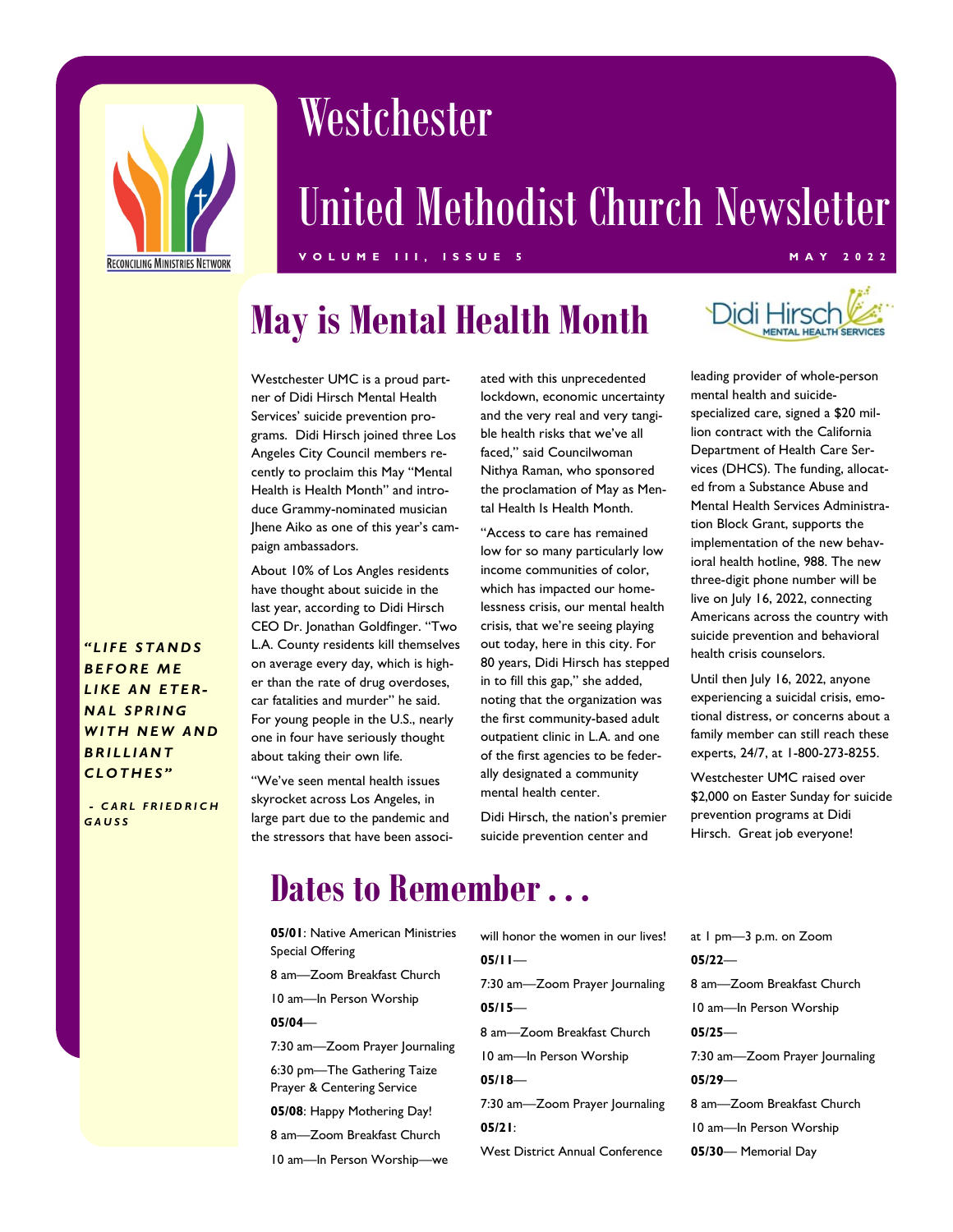#### P A G E 2 L.A. Riots 30 Years Later





Jeong Park, a writer with the Los Angeles Times, wrote on April 29th:

"For months, Hyepin Im, President and Founder of FACE (Faith and Community Empowerment) thought about calling Shinese Harlins-Kilgore, but she couldn't work up the courage.

Ms. Im wanted to discuss the fatal shooting of Harlins-Kilgore's cousin, Latasha Harlins, by a Korean-born liquor store owner in 1991.

A few weeks ago, Ms. Im finally called. The two women hashed out the tensions between Blacks and Koreans that erupted after the killing and the light punishment the store owner received.

Those tensions helped fuel the

riots that sent Los Angeles up in flames on April 29, 1992.

Ms. Im recounted the story at Florence and Normandie avenues on Friday, the 30th anniversary of the riots, which erupted at that corner after the acquittal of the police officers who beat Rodney King.

"If our communities are to go together, I think we need to understand the context in which both our communities have also been the victims of factors beyond their control," said Ms. Im.

On Friday, April 29, 2022, all across South L.A. and Koreatown, Angelenos commemorated the anniversary of the L.A. Riots.

"I am hopeful, because this is Los Angeles," said Rep. Karen Bass (D -Los Angeles), who is running for mayor and was a community activist at the time of the riots. "We can move forward in this city ... We just have to move ourselves forward."

Rodney King's daughter, Lora King, called for people to operate 'out of a place of love and hope.'"

Pastor Lyda first met Hyepin Im when she met with Safe Parking L.A. in the hopes of finding space at faith communities for those living in their cars. Hyepin was a part of those discussions about safe parking programs.

(Continued on Page 3)

"Sometimes you will never know the value of a moment, until it becomes a memory." - Dr. Seuss

### Asian Pacific American Heritage Month

In the United States, the month of May is celebrated as Asian Pacific American Heritage Month. This annual celebration came about in 1978 when President Jimmy Carter signed into law a Joint Resolution of the Congress of the United States designating the month of May for the celebration of Asian and Pacific Islanders culture and heritage.

A rather broad term, Asian Pacific encompasses all of the Asian continent and the Pacific islands of Melanesia (New Guinea, New Caledonia, Vanuatu, Fiji and the Solomon Islands), Micronesia (Marianas, Guam, Wake Island, Palau, Marshall Islands, Kiribati, Nauru and the Federated States of Micronesia) and Polynesia (New Zealand, Hawaiian Islands, Rotuma, Midway Islands, Samoa, American Samoa, Tonga, Tuvalu, Cook Islands, French Polynesia and Easter Island).

The month of May was chosen to commemorate the immigration of the first Japanese to the United States on May 7, 1843, and to mark the anniversary of the completion of the transcontinental railroad on May 10, 1869. The majority of the workers who laid the tracks were Chinese immigrants.

This month, you are invited to:

- · Visit lacountylibrary.org for a list of virtual events celebrating Asian Pacific American Heritage month.
- Visit the Smithsonian Asian Pacific American website at smithsonianapa.org to engage

Asian American heritage across a wide range of media and communities.

This year, AAPI Heritage Month comes as the community continues to grapple with anti-Asian attacks.

Anti-Asian hate crimes in the U.S. increased by 339 percent last year. According to Stop AAPI Hate, 68 percent of those who reported a hate crime that was committed against them identified as female.

We stand in solidarity with our Asian American Pacific Islander siblings and will continue to fight against hatred, racism and discrimination in all its forms.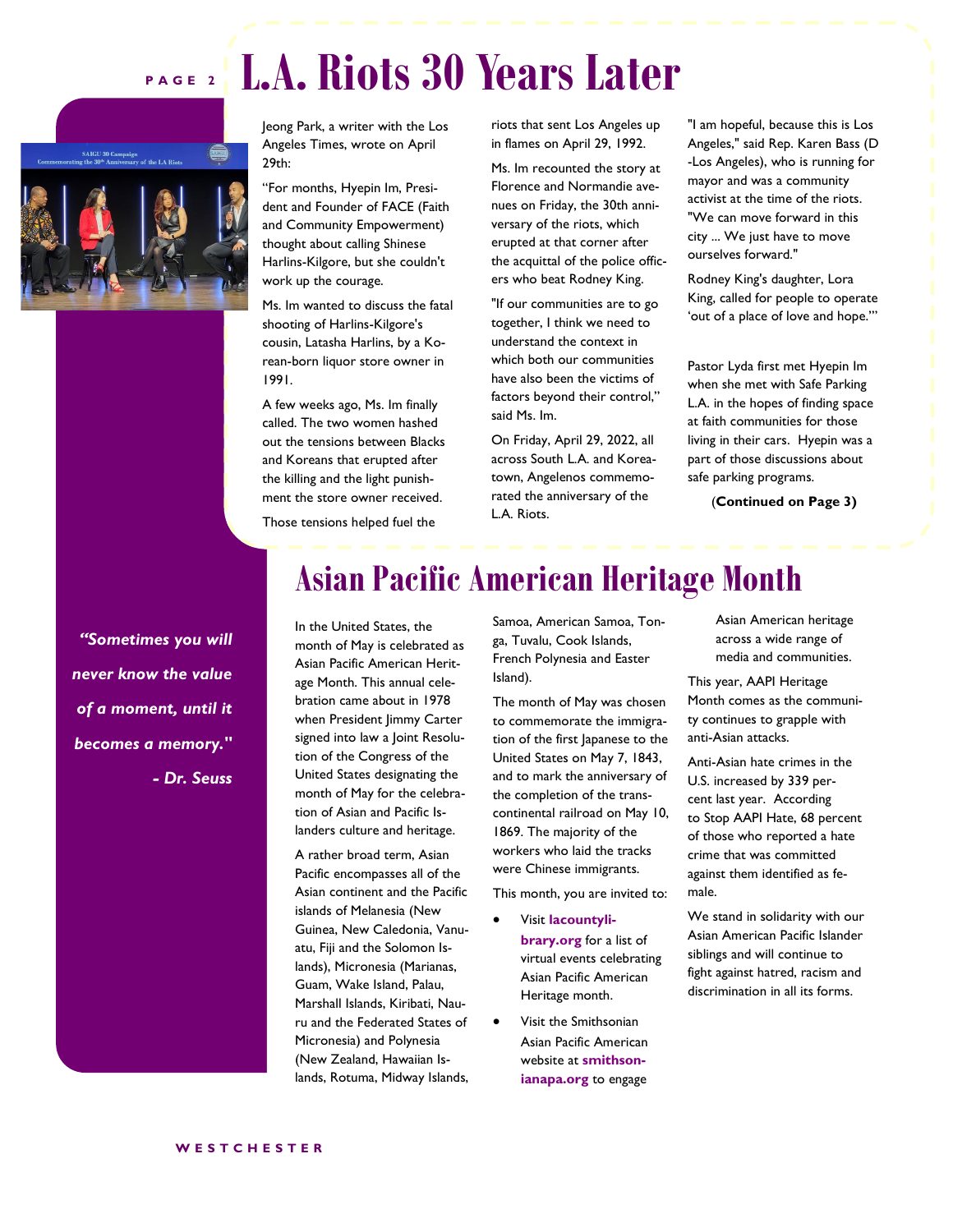# L.A. Riots 30 Years Later (cont. from page 2)

Years later, the two met up again when Pastor Lyda was invited to be a part of the 2021 Pastors and Church Leaders Cohort of the C2 Leadership Institute through FACE. The C2 Leadership Institute is a transformative leadership program that empowers leaders to explore new possibilities and sustainability for their ministries by strengthening church and community partnerships through community engagement and advocacy. So inspired by the work of Hyepin and FACE, Pastor Lyda has stayed in contact even after

#### graduating!

FACE launched their SAIGU Campaign (4/29 in Korean language and stands for Serve, Advocate, Inspire, Give, & Unite) to commemorate the 30th anniversary of the LA Riots with events throughout the month of April, including a prayer breakfast, symposiums, film screenings, and culminating with the Closing Commemoration Service, held on Friday, April 29, 2022.

Pastor Lyda attended the Prayer Breakfast, where our very own Bishop Grant was a speaker, and was honored to be a VIP attendee at the SAIGU Commemoration Service where local, state, and national elected officials, celebrities, law enforcement agencies, faith leaders, community leaders, business leaders, ex-gang members, victims, and others affected by the LA Riots were in attendance.

Of these experiences, Pastor Lyda shared, "While we still have a long way to go, the work of Hyepin Im and other community leaders is inspirational and crucial as the people of Los Angeles remember, reflect, and move into a hope-filled future—together."

### Rev. Krista Givens, Missionary—Lost & Humble!

Rev. Krista, now a missionary serving as the pastor of an international, English-Speaking church in Alicante, Spain, shares her experiences in her blog, Faraway Life (farawaylife.com):

"On Friday, I took the bus into downtown Torrevieja. It seems simple: just pay the driver, take a seat and hop off at your stop. But within the bus-riding process, there are a series of lessons to learn, doand-don'ts, cultural tricks and cues that one must learn to maneuver smoothly through the bus-riding experience. Which bus do I take?

What happens if I take the wrong bus? How do I manage to find my back home? …

What happens if we get lost? God will find us. Moreover, God will be with us as we navigate the paths we choose, even if they are the "wrong" ones. God will be there to nudge us away from danger, to support us when the choices we make bring more pain than joy, to love us even when we are not the people we'd like to be.

AND…. God is with us to see the beauty, even when we take

"wrong" roads - to help us notice the unexpected joys in taking the long way home. There are always lessons to learn, butterflies to follow, flowers that bloom … even along the wrong roads.

My bus-riding experience on Friday was humbling. For one who likes to be in control of my life and my choices, it is humbling to enter into new situations in which I don't know the rules. Much of this entry will feel humbling, but I feel the presence of God guiding me."

Westchester UMC is pleased to share that we are entering into a partnership with the General Board of Global Ministries to help sponsor Rev. Krista in her missionary work!

## A Message of Unity, Not Uniformity from our Conference

An excerpt from the Cabinet of the California Pacific Conference April message:

"For decades we have been known as a 'big tent' church. We do not all think or believe the same. We have differences in understanding of Scripture. We have different gifts that have helped us serve countless communities in ways specific to the needs in those places. We speak many languages, come from many cultures, and hold differing theological perspectives. And yet, amidst our differences, there is

one God that activates and animates us as disciples of Jesus Christ and sends us out into the world as bearers of Christ's love.

We believe that the same God that moves in and through us all – has grace for each of us. None of us stand outside of that embrace, which means we should ensure that our embrace of each other seeks to be as grace-filled as the ones we receive from God. We can love one another, even as we make room for God to work in and through one another differently.

To honor the God that makes all of this possible, that claims us in baptism and sends us into the world; we will continue to be United Methodists, living into perfect love. We will be liberal, evangelical, progressive, traditionalist, middle of the road, conservative, centrist, and many other expressions of love and grace. Together, we will continue to make disciples of Jesus Christ for the transformation of the world."

To read this hope-filled message in its entirety, please visit: calpacumc.org and click on "Bishop."